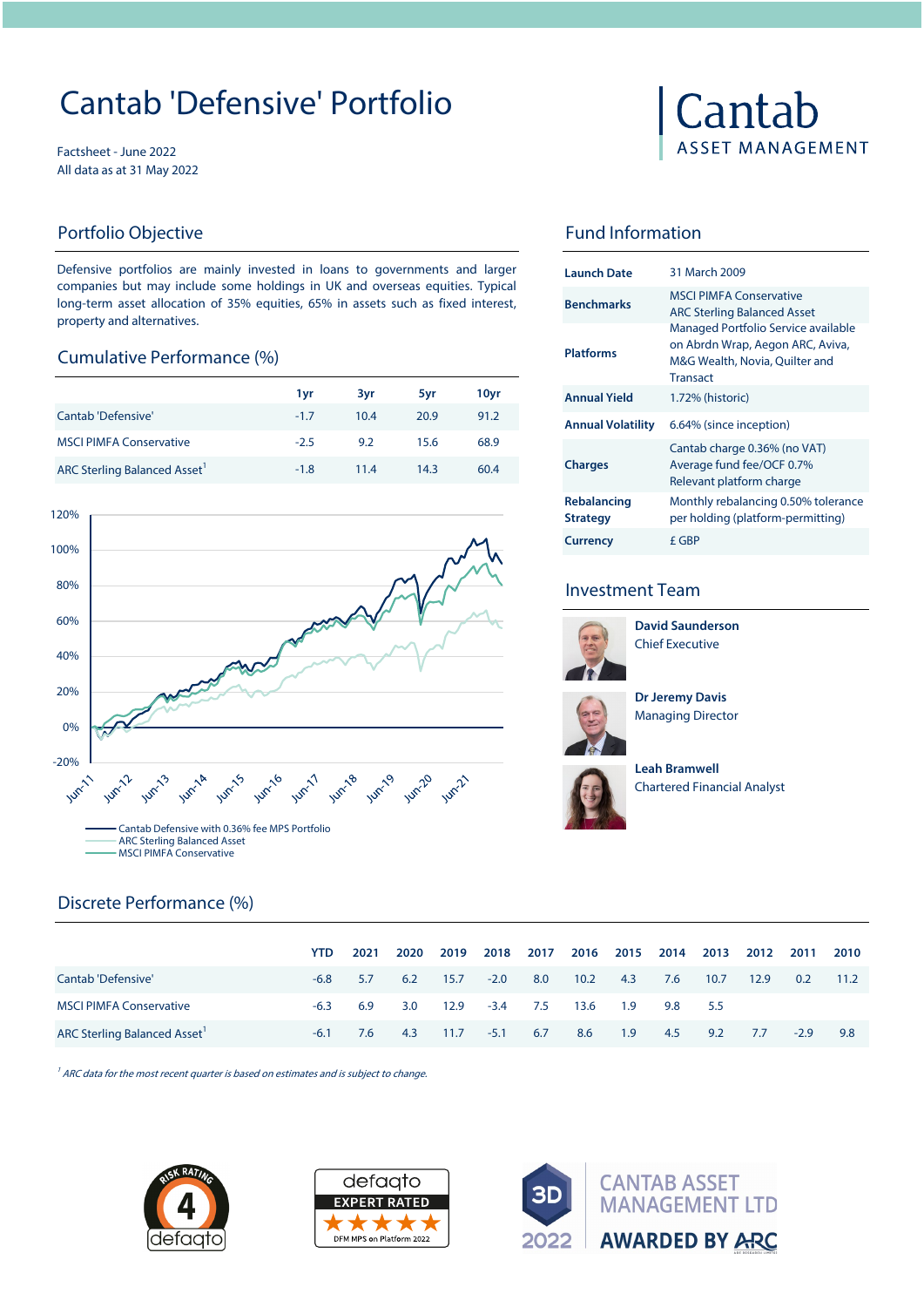



#### Important Information

Risks: As with all equity-based and bond-based investments, the value and the income therefrom can fall as well as rise and you may not get back all the money that you invested. The value of overseas securities will be influenced by the rate of exchange which is used to convert these to sterling. This should therefore be viewed as a medium to long-term investment. Past performance is not a guide to the future. Please be aware that if you decide to cancel, and in the meantime the value of your investment has fallen, you may not receive back the full amount you invested.

While recommended investment transactions remain pending, investment markets may rise or fall so there is potential for loss of income or growth. Further, if you cancel your application during a cooling off period, you will receive back the lesser of your application amount and its market value.

The MSCI information may only be used for your internal use, may not be reproduced or redisseminated in any form and may not be used as a basis for or a component of any financial instruments or products or indices. None of the MSCI information is intended to constitute investment advice or a recommendation to make (or refrain from making) any kind of investment decision and may not be relied on as such. Historical data and analysis should not be taken as an indication or guarantee of any future performance analysis, forecast or prediction. The MSCI information is provided on an "as is" basis and the user of this information assumes the entire risk of any use made of this information. MSCI, each of its affiliates and each other person involved in or related to compiling, computing or creating any MSCI information (collectively, the "MSCI parties") expressly disclaims all warranties (including, without limitation, any warranties of originality, accuracy, completeness, timeliness, non-infringement, merchantability and fitness for a particular purpose) with respect to this information. Without limiting any of the foregoing, in no event shall any MSCI party have any liability for any direct, indirect, special, incidental, punitive, consequential (including, without limitation, lost profits) or any other damages (www.msci. com).

# cantabam.com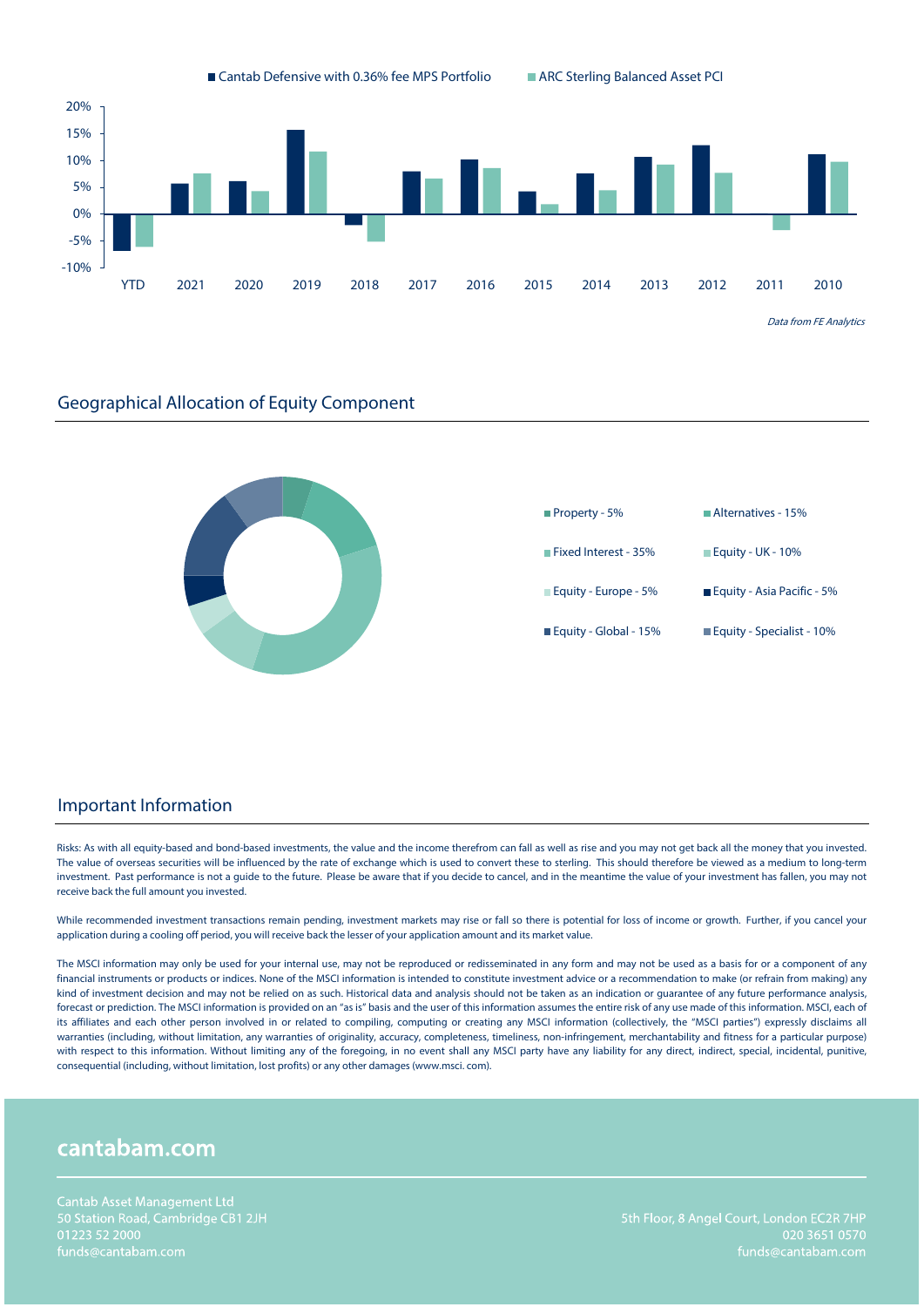# Cantab 'Cautious' Portfolio

Factsheet - June 2022 All data as at 31 May 2022

### Portfolio Objective

Cautious portfolios include holdings in UK and overseas equities, together with loans to governments and larger companies. Typical long-term asset allocation of 45% equities, 55% in assets such as fixed interest, property and alternatives.

## Cumulative Performance (%)

|                                    |        |      |      |       |                          | Transact                                                                   |
|------------------------------------|--------|------|------|-------|--------------------------|----------------------------------------------------------------------------|
|                                    | 1vr    | 3vr  | 5vr  | 10vr  | <b>Annual Yield</b>      | 1.65% (historic)                                                           |
| <b>Cantab 'Cautious'</b>           | $-2.3$ | 14.0 | 26.1 | 112.1 | <b>Annual Volatility</b> | 7.47% (since in                                                            |
| <b>MSCI PIMFA Conservative</b>     | $-2.5$ | 9.2  | 15.6 | 68.9  |                          | Cantab charge                                                              |
| <b>ARC Sterling Balanced Asset</b> | $-1.8$ | 11.4 | 14.3 | 60.4  | <b>Charges</b>           | Average fund fo<br>$\sim$ $\sim$ $\sim$ $\sim$ $\sim$ $\sim$ $\sim$ $\sim$ |



# Cantab **ASSET MANAGEMENT**

# Fund Information

| <b>Launch Date</b>             | 31 December 2008                                                                                                             |
|--------------------------------|------------------------------------------------------------------------------------------------------------------------------|
| <b>Benchmarks</b>              | <b>MSCI PIMEA Conservative</b><br><b>ARC Sterling Balanced Asset</b>                                                         |
| <b>Platforms</b>               | Managed Portfolio Service available<br>on Abrdn Wrap, Aegon ARC, Aviva,<br>M&G Wealth, Novia, Quilter and<br><b>Transact</b> |
| <b>Annual Yield</b>            | 1.65% (historic)                                                                                                             |
| <b>Annual Volatility</b>       | 7.47% (since inception)                                                                                                      |
| <b>Charges</b>                 | Cantab charge 0.36% (no VAT)<br>Average fund fee/OCF 0.73%<br>Relevant platform charge                                       |
| Rebalancing<br><b>Strategy</b> | Monthly rebalancing 0.50% tolerance<br>per holding (platform-permitting)                                                     |
| <b>Currency</b>                | f GBP                                                                                                                        |

### Investment Team



Chief Executive **David Saunderson**



**Dr Jeremy Davis**  Managing Director



**Leah Bramwell**  Chartered Financial Analyst

# Discrete Performance (%)

|                                    | <b>YTD</b> | 2021 | 2020 | 2019                      | 2018   | 2017 | 2016 | 2015 | 2014 | 2013 | 2012 | 2011   | 2010  |
|------------------------------------|------------|------|------|---------------------------|--------|------|------|------|------|------|------|--------|-------|
| <b>Cantab 'Cautious'</b>           | $-7.5$     | 6.3  |      | $9.2$ $17.6$ $-2.2$ $9.2$ |        |      | 11.7 | 5.7  | 7.4  | 12.6 | 14.1 | $-1.6$ | -13.3 |
| <b>MSCI PIMFA Conservative</b>     | $-6.3$     | 6.9  | 3.0  | 12.9                      | $-3.4$ | 7.5  | 13.6 | 1.9  | 9.8  | 5.5  |      |        |       |
| <b>ARC Sterling Balanced Asset</b> | $-6.1$     | 7.6  | 4.3  | 11.7                      | $-5.1$ | 6.7  | 8.6  | 1.9  | 4.5  | 9.2  | 7.7  | $-2.9$ | 9.8   |

 $1/4$  ARC data for the most recent quarter is based on estimates and is subject to change.





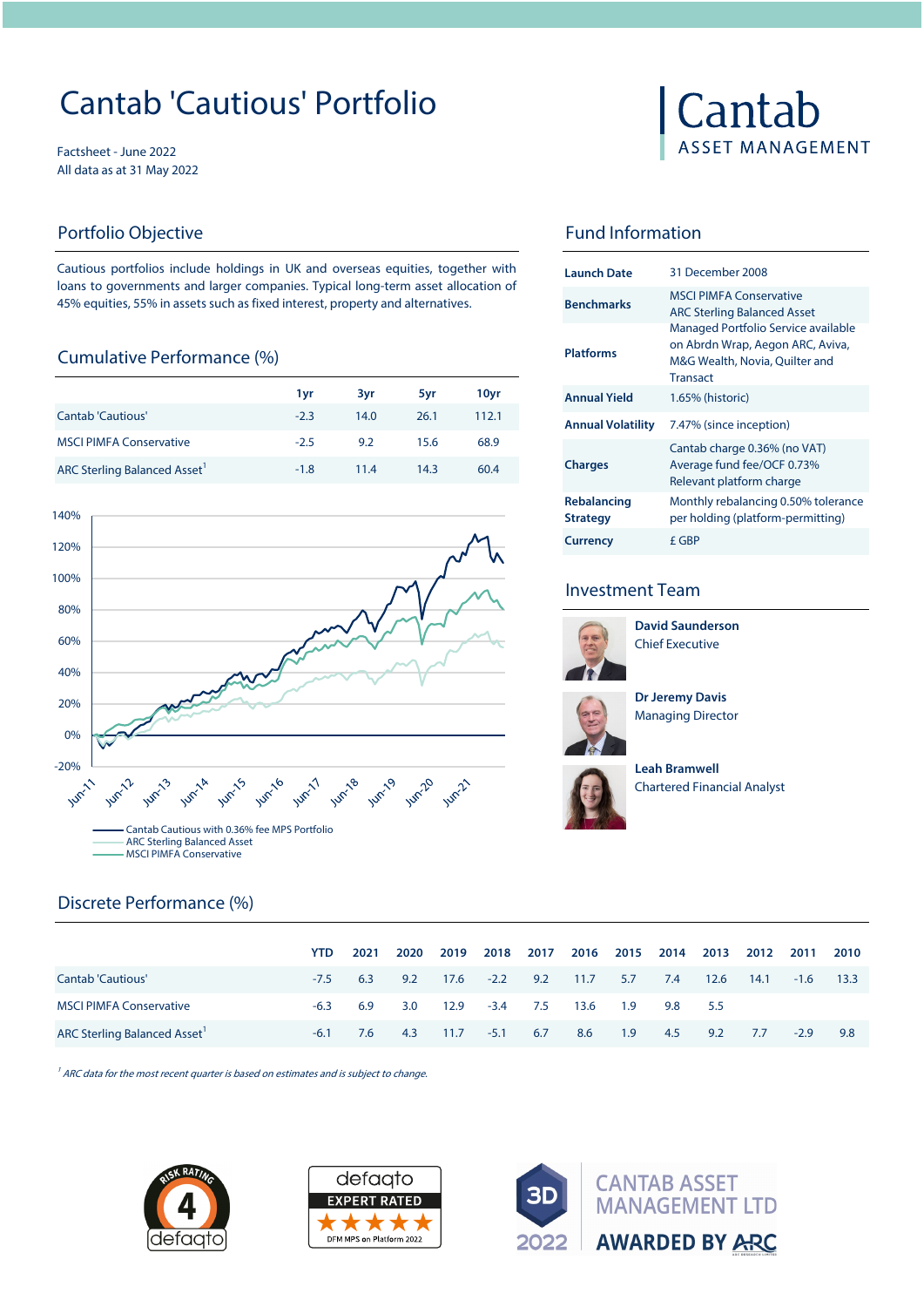



#### Important Information

Risks: As with all equity-based and bond-based investments, the value and the income therefrom can fall as well as rise and you may not get back all the money that you invested. The value of overseas securities will be influenced by the rate of exchange which is used to convert these to sterling. This should therefore be viewed as a medium to long-term investment. Past performance is not a guide to the future. Please be aware that if you decide to cancel, and in the meantime the value of your investment has fallen, you may not receive back the full amount you invested.

While recommended investment transactions remain pending, investment markets may rise or fall so there is potential for loss of income or growth. Further, if you cancel your application during a cooling off period, you will receive back the lesser of your application amount and its market value.

The MSCI information may only be used for your internal use, may not be reproduced or redisseminated in any form and may not be used as a basis for or a component of any financial instruments or products or indices. None of the MSCI information is intended to constitute investment advice or a recommendation to make (or refrain from making) any kind of investment decision and may not be relied on as such. Historical data and analysis should not be taken as an indication or guarantee of any future performance analysis, forecast or prediction. The MSCI information is provided on an "as is" basis and the user of this information assumes the entire risk of any use made of this information. MSCI, each of its affiliates and each other person involved in or related to compiling, computing or creating any MSCI information (collectively, the "MSCI parties") expressly disclaims all warranties (including, without limitation, any warranties of originality, accuracy, completeness, timeliness, non-infringement, merchantability and fitness for a particular purpose) with respect to this information. Without limiting any of the foregoing, in no event shall any MSCI party have any liability for any direct, indirect, special, incidental, punitive, consequential (including, without limitation, lost profits) or any other damages (www.msci. com).

# cantabam.com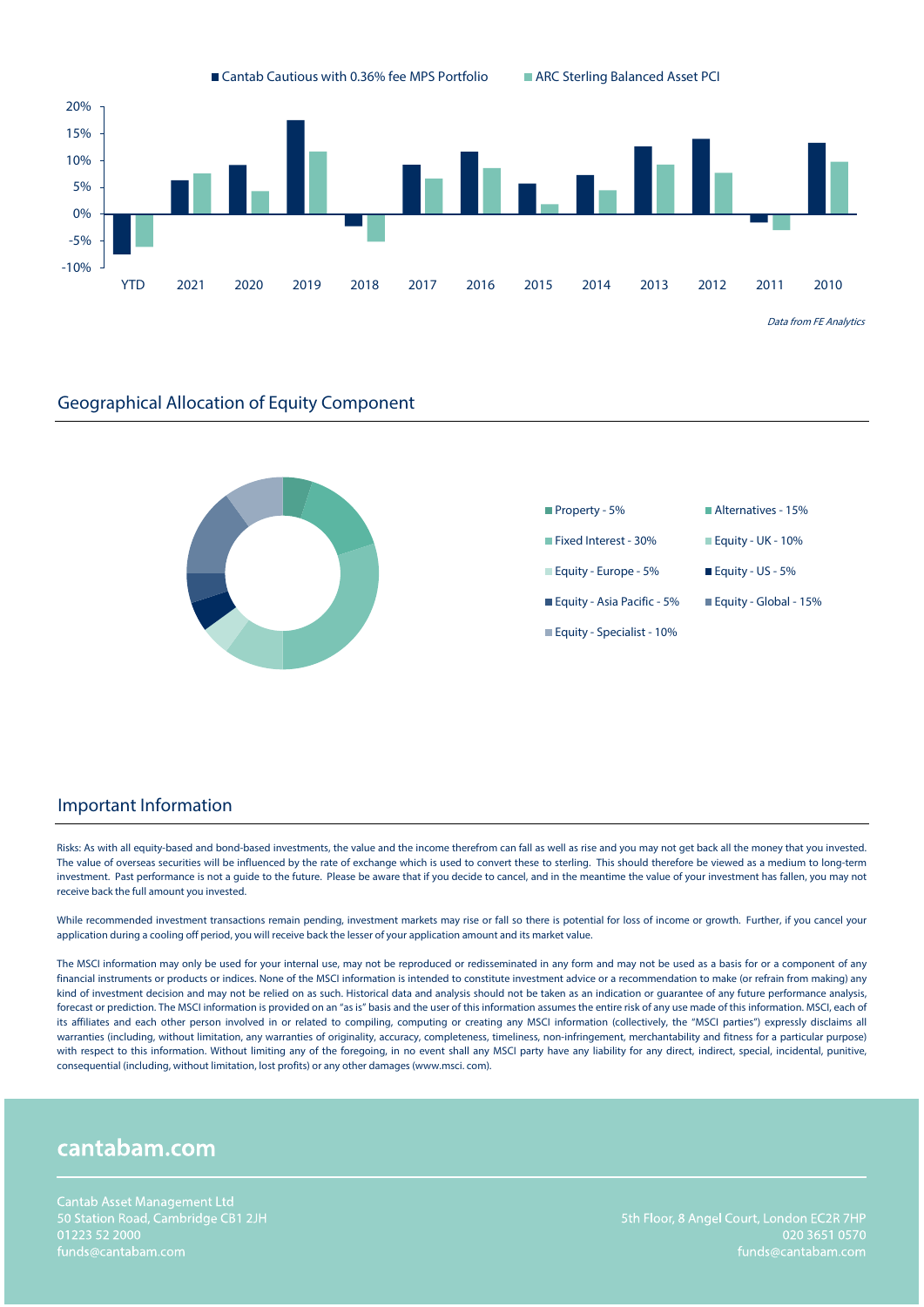# Cantab 'Moderate' Portfolio

Factsheet - June 2022 All data as at 31 May 2022

## Portfolio Objective **Fund Information**

Moderate portfolios include a substantial holding in UK and overseas equities, in addition to a significant proportion of loans to governments and companies. Typical long-term asset allocation of 60% equities, 40% in assets such as fixed interest, property and alternatives.

#### Cumulative Performance (%)

|        |      |      |       |                     | Transact                                             |
|--------|------|------|-------|---------------------|------------------------------------------------------|
| 1 vr   | 3yr  | 5vr  | 10yr  | <b>Annual Yield</b> | 1.58% (historic)                                     |
| $-3.5$ | 15.8 | 28.1 | 128.6 |                     | 8.47% (since inception)                              |
| 0.5    | 14.8 | 22.2 | 90.7  |                     | Cantab charge 0.36% (no                              |
| $-1.5$ | 14.6 | 19.8 | 84.2  | <b>Charges</b>      | Average fund fee/OCF 0.7<br>Relevant platform charge |
|        |      |      |       |                     | <b>Annual Volatility</b>                             |



# Cantab **ASSET MANAGEMENT**

| <b>Launch Date</b>                    | 31 December 2008                                                                                                             |
|---------------------------------------|------------------------------------------------------------------------------------------------------------------------------|
| <b>Benchmarks</b>                     | <b>MSCI PIMFA Income</b><br><b>ARC Sterling Steady Growth</b>                                                                |
| <b>Platforms</b>                      | Managed Portfolio Service available<br>on Abrdn Wrap, Aegon ARC, Aviva,<br>M&G Wealth, Novia, Ouilter and<br><b>Transact</b> |
| <b>Annual Yield</b>                   | 1.58% (historic)                                                                                                             |
| <b>Annual Volatility</b>              | 8.47% (since inception)                                                                                                      |
| <b>Charges</b>                        | Cantab charge 0.36% (no VAT)<br>Average fund fee/OCF 0.78%<br>Relevant platform charge                                       |
| <b>Rebalancing</b><br><b>Strategy</b> | Monthly rebalancing 0.50% tolerance<br>per holding (platform-permitting)                                                     |
| <b>Currency</b>                       | f GBP                                                                                                                        |

### Investment Team



Chief Executive **David Saunderson**



**Dr Jeremy Davis**  Managing Director



15.0 -5.6 9.4 11.6 2.3 4.7

**Leah Bramwell**  Chartered Financial Analyst

|                          | YTD.   | 2021 | 2020 | 2019 | 2018   | 2017       |      |         | 2016 2015 2014 | 2013 | 2012 | 2011   | 2010 |
|--------------------------|--------|------|------|------|--------|------------|------|---------|----------------|------|------|--------|------|
| Cantab 'Moderate'        | $-8.7$ | 7.0  | 11.4 | 18.8 | $-3.5$ | 10.4       | 12.7 | 7.0     | 7.8            | 15.7 | 14.5 | $-2.9$ | 13.3 |
| <b>MSCI PIMFA Income</b> | -4.8   | 10.4 | 1.9  | 15.1 |        | $-4.6$ 9.2 | 15.3 | 1.5 7.7 |                | 10.0 | 8.3  | 3.4    | 11.5 |

ARC Sterling Steady Growth<sup>1</sup> -7.0 10.2 4.6 15.0 -5.6 9.4 11.6 2.3 4.7 12.5 8.9 -4.2 11.9

 $1/4$  ARC data for the most recent quarter is based on estimates and is subject to change.



Discrete Performance (%)



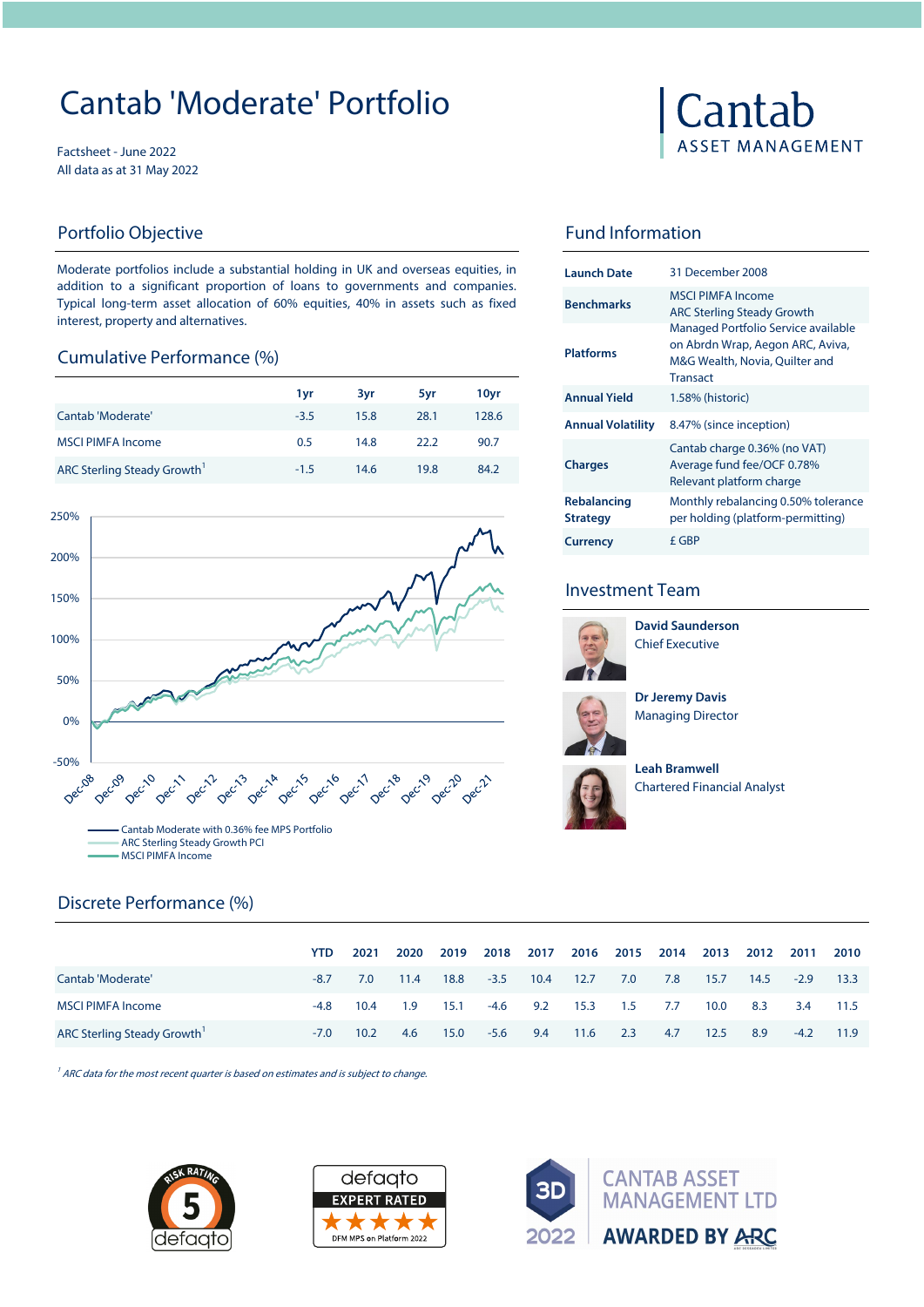



#### Important Information

Risks: As with all equity-based and bond-based investments, the value and the income therefrom can fall as well as rise and you may not get back all the money that you invested. The value of overseas securities will be influenced by the rate of exchange which is used to convert these to sterling. This should therefore be viewed as a medium to long-term investment. Past performance is not a guide to the future. Please be aware that if you decide to cancel, and in the meantime the value of your investment has fallen, you may not receive back the full amount you invested.

While recommended investment transactions remain pending, investment markets may rise or fall so there is potential for loss of income or growth. Further, if you cancel your application during a cooling off period, you will receive back the lesser of your application amount and its market value.

The MSCI information may only be used for your internal use, may not be reproduced or redisseminated in any form and may not be used as a basis for or a component of any financial instruments or products or indices. None of the MSCI information is intended to constitute investment advice or a recommendation to make (or refrain from making) any kind of investment decision and may not be relied on as such. Historical data and analysis should not be taken as an indication or guarantee of any future performance analysis, forecast or prediction. The MSCI information is provided on an "as is" basis and the user of this information assumes the entire risk of any use made of this information. MSCI, each of its affiliates and each other person involved in or related to compiling, computing or creating any MSCI information (collectively, the "MSCI parties") expressly disclaims all warranties (including, without limitation, any warranties of originality, accuracy, completeness, timeliness, non-infringement, merchantability and fitness for a particular purpose) with respect to this information. Without limiting any of the foregoing, in no event shall any MSCI party have any liability for any direct, indirect, special, incidental, punitive, consequential (including, without limitation, lost profits) or any other damages (www.msci. com).

# cantabam.com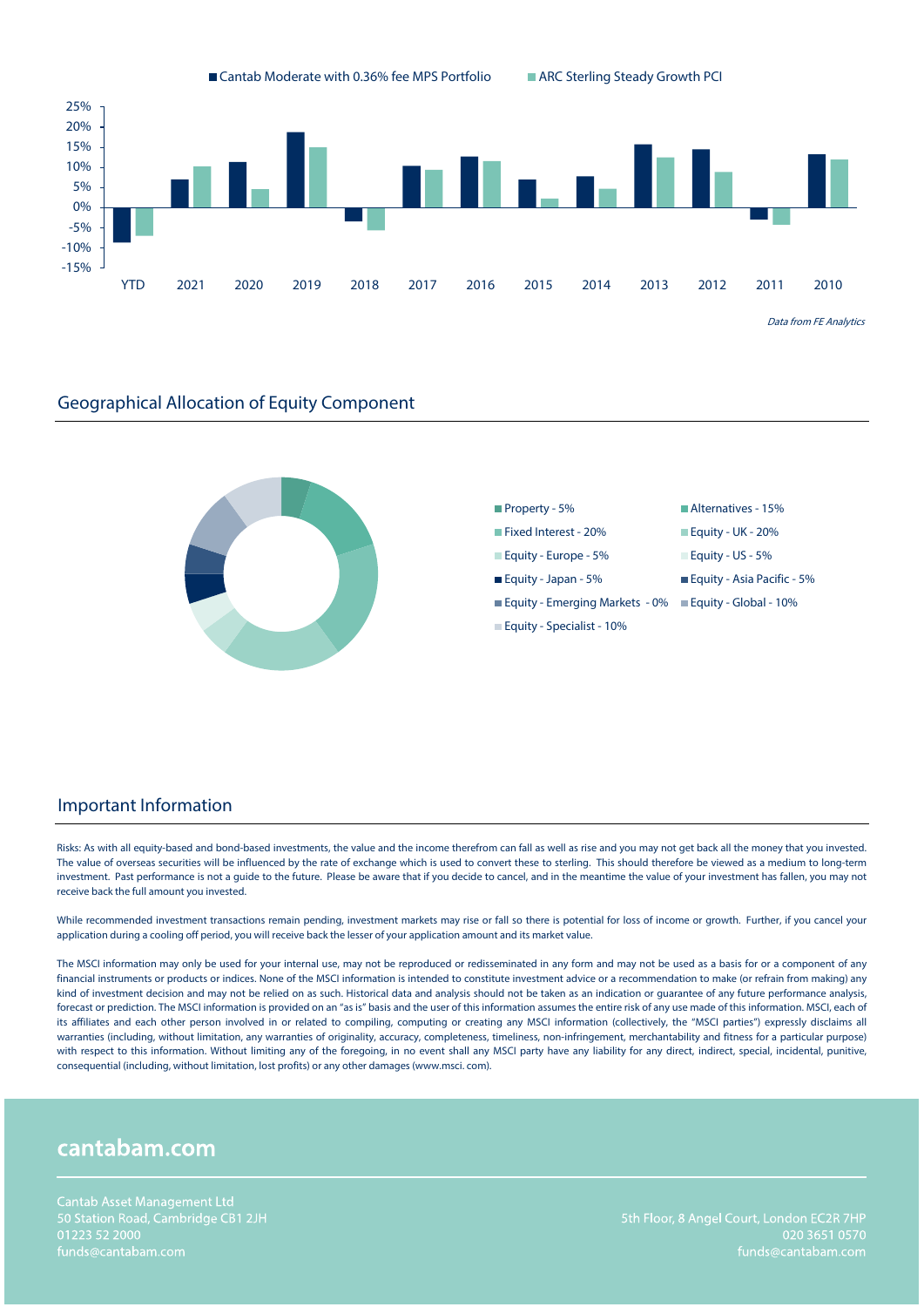# Cantab 'Balanced' Portfolio

Factsheet - June 2022 All data as at 31 May 2022

Balanced portfolios typically contain exposure to major overseas markets, with some exposure to the shares of companies in higher risk developing countries and emerging markets. Typical long-term asset allocation of 75% equities, 25% in assets such as fixed interest, property and alternatives.

#### Cumulative Performance (%)

|                            |        |      |      |       |                          | Transact                                             |
|----------------------------|--------|------|------|-------|--------------------------|------------------------------------------------------|
|                            | 1vr    | 3vr  | 5vr  | 10yr  | <b>Annual Yield</b>      | 1.19% (historic)                                     |
| Cantab 'Balanced'          | $-5.4$ | 14.4 | 27.9 | 131.3 | <b>Annual Volatility</b> | 9.22% (since inception)                              |
| <b>MSCI PIMFA Balanced</b> | 2.0    | 17.8 | 26.1 | 111.5 |                          | Cantab charge 0.36% (no                              |
| ARC Sterling Steady Growth | $-1.5$ | 14.6 | 19.8 | 84.2  | <b>Charges</b>           | Average fund fee/OCF 0.7<br>Relevant platform charge |





## Portfolio Objective **Fund Information**

| <b>Launch Date</b>                    | 31 December 2008                                                                                                             |
|---------------------------------------|------------------------------------------------------------------------------------------------------------------------------|
| <b>Benchmarks</b>                     | <b>MSCLPIMEA Balanced</b><br><b>ARC Sterling Steady Growth</b>                                                               |
| <b>Platforms</b>                      | Managed Portfolio Service available<br>on Abrdn Wrap, Aegon ARC, Aviva,<br>M&G Wealth, Novia, Quilter and<br><b>Transact</b> |
| <b>Annual Yield</b>                   | 1.19% (historic)                                                                                                             |
| <b>Annual Volatility</b>              | 9.22% (since inception)                                                                                                      |
| <b>Charges</b>                        | Cantab charge 0.36% (no VAT)<br>Average fund fee/OCF 0.76%<br>Relevant platform charge                                       |
| <b>Rebalancing</b><br><b>Strategy</b> | Monthly rebalancing 0.50% tolerance<br>per holding (platform-permitting)                                                     |
| <b>Currency</b>                       | £ GBP                                                                                                                        |

## Investment Team



Chief Executive **David Saunderson**



**Dr Jeremy Davis**  Managing Director



**Leah Bramwell**  Chartered Financial Analyst

| Discrete Performance (%) |  |
|--------------------------|--|
|--------------------------|--|

|                            | YTD.    | 2021              | 2020 | 2019 | 2018   | 2017 |      | 2016 2015 | 2014 | 2013 | 2012 | 2011          | 2010 |
|----------------------------|---------|-------------------|------|------|--------|------|------|-----------|------|------|------|---------------|------|
| Cantab 'Balanced'          | $-10.2$ | 7.2               | 11.3 | 20.6 | $-4.7$ | 12.0 | 14.9 | 6.5       | 7.3  | 15.4 | 14.4 | $-4.2$        | 15.3 |
| <b>MSCI PIMFA Balanced</b> | -4.7    | 12.5              | 1.9  | 16.2 | $-4.8$ | 9.9  | 17.4 | 2.0       | 6.9  | 14.2 | 9.6  | $0.2^{\circ}$ | 12.7 |
| ARC Sterling Steady Growth | $-7.0$  | 10.2 <sub>1</sub> | 4.6  | 15.0 | $-5.6$ | 9.4  | 11.6 | 2.3       | 4.7  | 12.5 | 8.9  | $-4.2$        | 11.9 |

 $1/4$  ARC data for the most recent quarter is based on estimates and is subject to change.





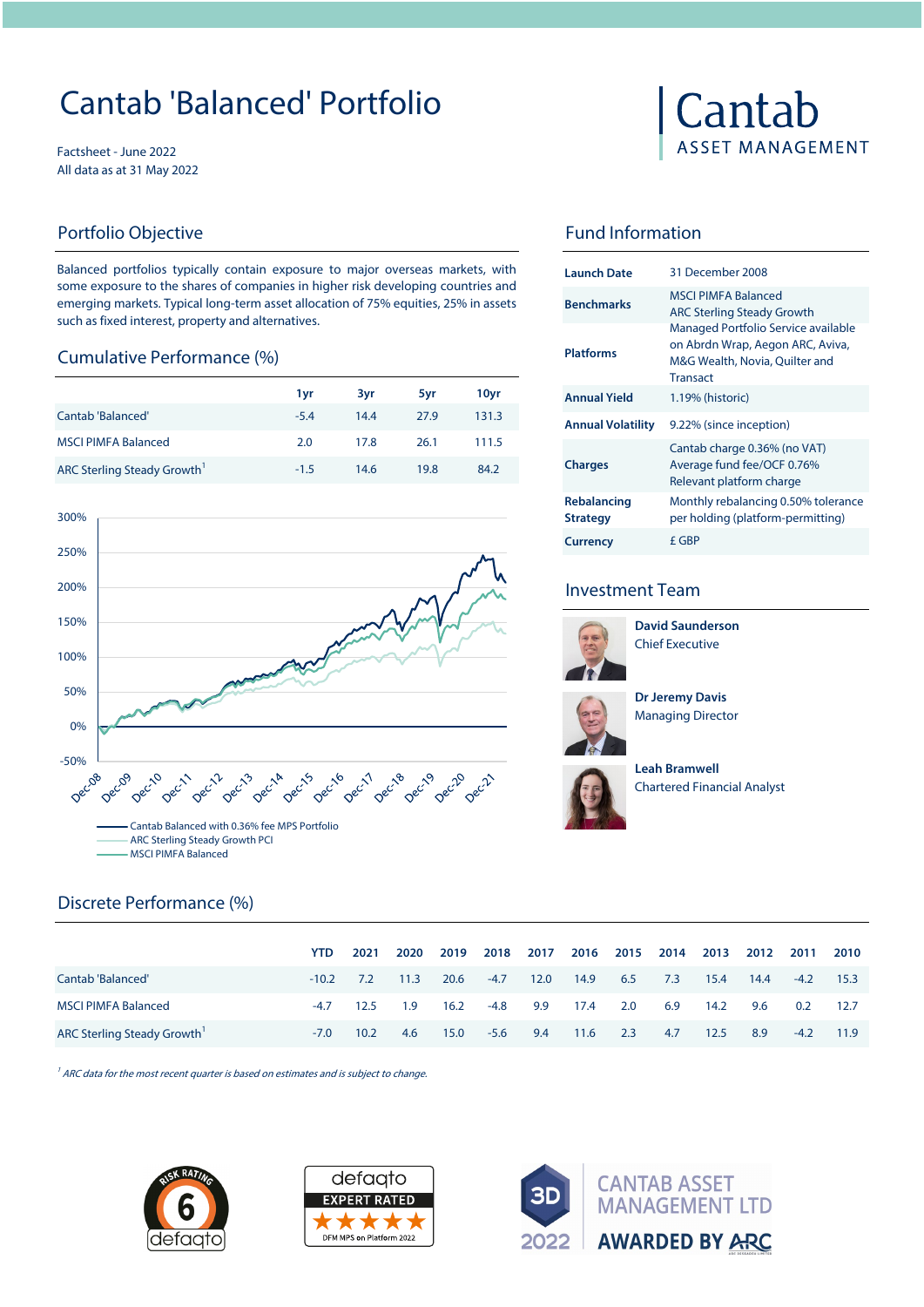



#### Important Information

Risks: As with all equity-based and bond-based investments, the value and the income therefrom can fall as well as rise and you may not get back all the money that you invested. The value of overseas securities will be influenced by the rate of exchange which is used to convert these to sterling. This should therefore be viewed as a medium to long-term investment. Past performance is not a guide to the future. Please be aware that if you decide to cancel, and in the meantime the value of your investment has fallen, you may not receive back the full amount you invested.

While recommended investment transactions remain pending, investment markets may rise or fall so there is potential for loss of income or growth. Further, if you cancel your application during a cooling off period, you will receive back the lesser of your application amount and its market value.

The MSCI information may only be used for your internal use, may not be reproduced or redisseminated in any form and may not be used as a basis for or a component of any financial instruments or products or indices. None of the MSCI information is intended to constitute investment advice or a recommendation to make (or refrain from making) any kind of investment decision and may not be relied on as such. Historical data and analysis should not be taken as an indication or guarantee of any future performance analysis, forecast or prediction. The MSCI information is provided on an "as is" basis and the user of this information assumes the entire risk of any use made of this information. MSCI, each of its affiliates and each other person involved in or related to compiling, computing or creating any MSCI information (collectively, the "MSCI parties") expressly disclaims all warranties (including, without limitation, any warranties of originality, accuracy, completeness, timeliness, non-infringement, merchantability and fitness for a particular purpose) with respect to this information. Without limiting any of the foregoing, in no event shall any MSCI party have any liability for any direct, indirect, special, incidental, punitive, consequential (including, without limitation, lost profits) or any other damages (www.msci. com).

# cantabam.com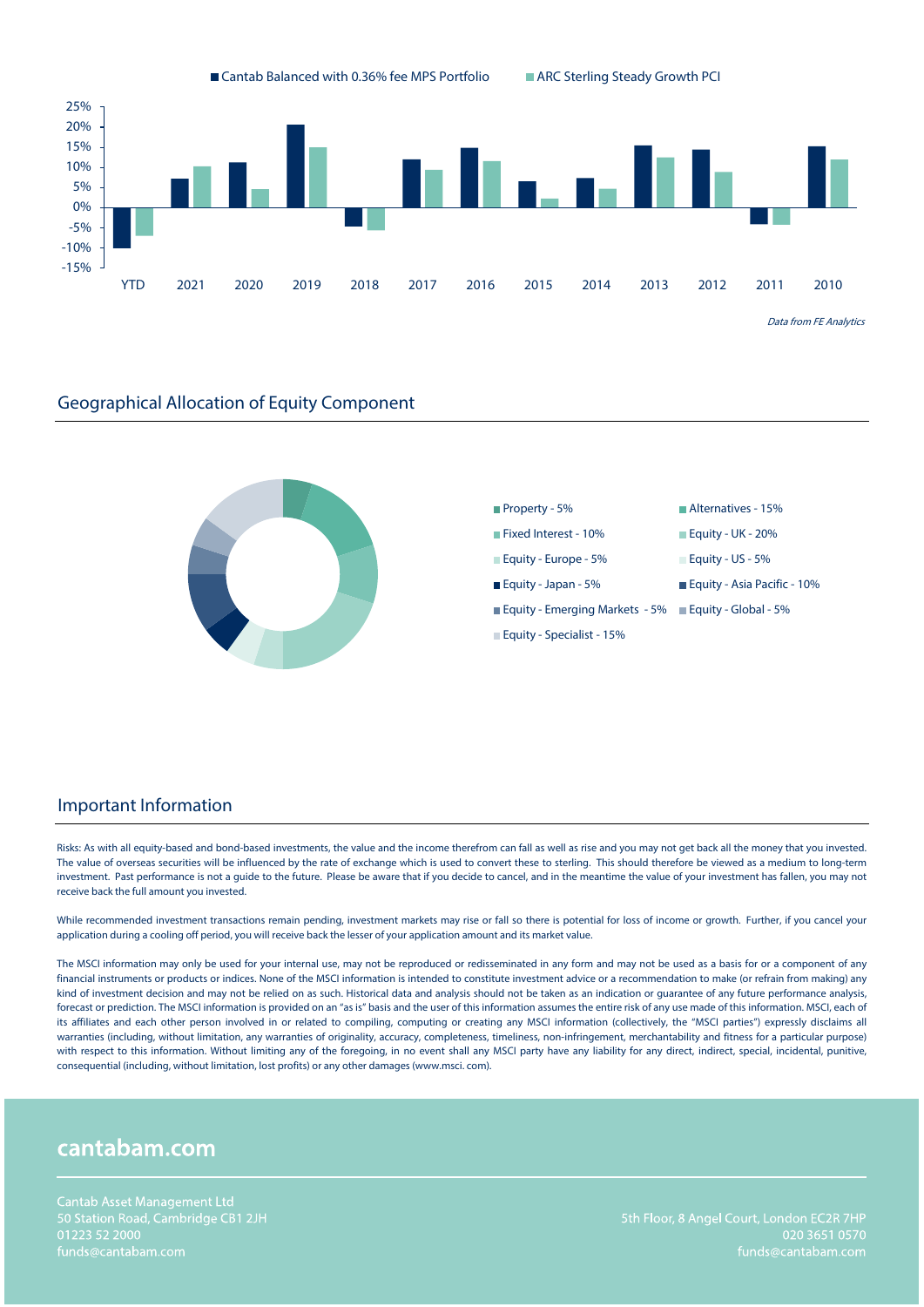# Cantab 'Adventurous' Portfolio

Factsheet - June 2022 All data as at 31 May 2022

# Portfolio Objective **Fund Information**

Adventurous portfolios typically contain a substantial exposure to major overseas markets, with some exposure to the shares of companies in higher risk developing countries and emerging markets. Typical long-term asset allocation of 90% equities, 10% in assets such as fixed interest, property and alternatives.

#### Cumulative Performance (%)

|                          | 1 vr   | 3vr  | 5vr  | 10yr  | <b>Annual Yield</b>      |
|--------------------------|--------|------|------|-------|--------------------------|
| Cantab 'Adventurous'     | $-6.5$ | 17.9 | 31.6 | 131.8 | <b>Annual Volatility</b> |
| <b>MSCI PIMFA Growth</b> | 4.6    | 24.0 | 33.6 | 136.6 |                          |
| ARC Sterling Equity Risk | $-2.2$ | 18.2 | 24.7 | 105.9 | <b>Charges</b>           |
|                          |        |      |      |       |                          |





| <b>Launch Date</b>                    | 31 December 2008                                                                                                             |
|---------------------------------------|------------------------------------------------------------------------------------------------------------------------------|
| <b>Benchmarks</b>                     | MSCI PIMEA Growth<br><b>ARC Sterling Equity Risk</b>                                                                         |
| <b>Platforms</b>                      | Managed Portfolio Service available<br>on Abrdn Wrap, Aegon ARC, Aviva,<br>M&G Wealth, Novia, Quilter and<br><b>Transact</b> |
| <b>Annual Yield</b>                   | 0.88% (historic)                                                                                                             |
| <b>Annual Volatility</b>              | 10.34% (since inception)                                                                                                     |
| <b>Charges</b>                        | Cantab charge 0.36% (no VAT)<br>Average fund fee/OCF 0.75%<br>Relevant platform charge                                       |
| <b>Rebalancing</b><br><b>Strategy</b> | Monthly rebalancing 0.50% tolerance<br>per holding (platform-permitting)                                                     |
| <b>Currency</b>                       | f GBP                                                                                                                        |

## Investment Team



Chief Executive **David Saunderson**



**Dr Jeremy Davis**  Managing Director



**Leah Bramwell**  Chartered Financial Analyst

|                                 | <b>YTD</b> | 2021 | 2020 | 2019 | 2018   | 2017 | 2016 | 2015 | 2014 | 2013 | 2012 | 2011   | 2010 |
|---------------------------------|------------|------|------|------|--------|------|------|------|------|------|------|--------|------|
| Cantab 'Adventurous'            | $-11.7$    | 9.1  | 14.3 | 20.2 | $-5.3$ | 14.0 | 13.6 | 6.0  | 7.2  | 14.5 | 12.4 | $-8.3$ | 17.9 |
| <b>MSCI PIMFA Growth</b>        | $-3.8$     | 15.9 | 2.2  | 18.2 | $-5.5$ | 11.3 | 19.4 | 2.1  | 6.1  | 17.2 | 10.6 | $-2.5$ | 13.6 |
| <b>ARC Sterling Equity Risk</b> | $-8.2$     | 12.3 | 5.8  | 18.0 | $-6.5$ | 11.4 | 13.7 | 2.1  | 4.1  | 16.1 | 10.1 | $-5.9$ | 14.0 |

 $1/4$  ARC data for the most recent quarter is based on estimates and is subject to change.



Discrete Performance (%)